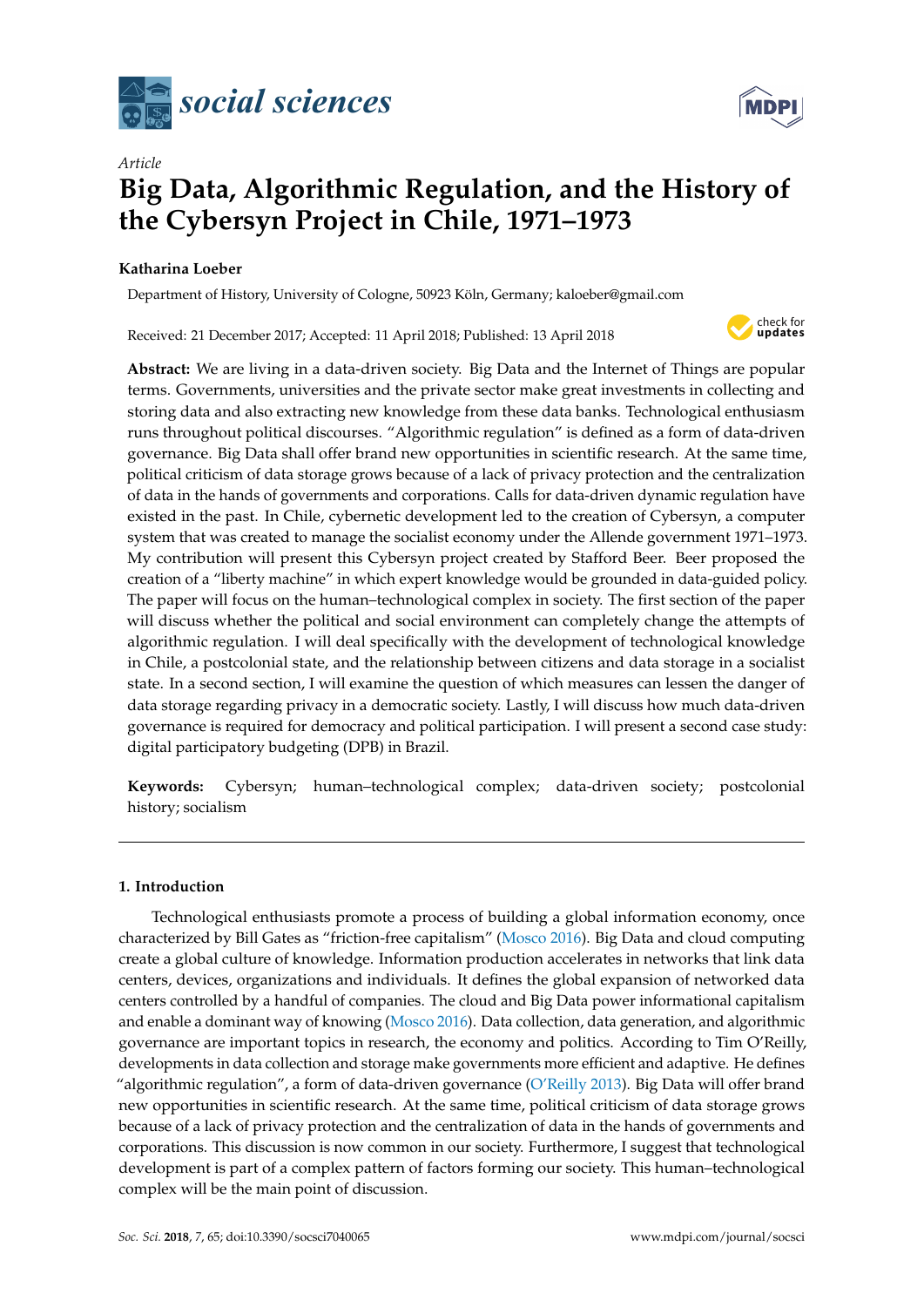It is necessary to put Big Data and cloud computing in the context of political economy, society, and culture, i.e., the human–technological complex or social–technological complex. In our society, most developments in information technology aim to strengthen capitalism, although the world of information technology (IT) is a turbulent one. However, Big Data, cloud computing, and algorithmic regulation have deep historical roots [\(Medina](#page-14-2) [2015\)](#page-14-2). A closer look at the past might show us how technological development could work with different social, economic, and political prerequisites. The history of cybernetics holds lessons for these present-day problems.

This contribution will deal with the following questions:

- (1) Can a political environment completely change the attempts of algorithmic regulation?
- (2) Which measures can weaken the dangers of data storage in a democratic society?
- (3) How much data-driven governance do democracy and political participation need?

First, I will look at the term Big Data and its definition. Next, I will explore how a technological system built in Chile during the 1970s—Project Cybersyn—addressed issues similar to those we currently face in areas such as Big Data and algorithmic regulation. The paper will give an overview of how algorithmic governance can be completely different in a political, geographic and historical context different from that of northern capitalistic states. Realizing that technological investigation depends on social conditions, we must look at the factors that concretely differ.

One has to keep in mind that the Cybersyn project has been discussed little in scientific discourses since being destroyed in 1973. Only one great monography deals with project Cybersyn in detail: Eden Medina published her study "Cybernetic Revolutionaries" in 2011. She also published diverse papers on single aspects of the topic. Some papers and books of Raul Espejo, the Chilean informatic who was part of the team that developed Cybersyn, also support further research on the project [\(Espejo and Reyes](#page-13-0) [2011\)](#page-13-0) Technological development is part of a complex pattern of factors forming a society's technological complex. Nevertheless, a democratic society or a socialist government does not automatically guarantee responsible handling of stored data. Regarding this fact, I will discuss measures that might secure responsible handling of data and the possibility to handle Big Data in a responsible and democratic way. Finally, I will deal with the relationship between the political participation of people and the technological development of a social–technological complex. As an example of civic participation, I chose participatory budgeting in Brazil. I chose this example because I found some political similarities to the case of Chile at a local level during my research. In the 1990s, the city of Porto Alegre in southern Brazil won international renown with its innovative policies. The centerpiece of the new policies involved the population in planning the city budget, participatory budgeting. The new method of drawing up the budget radically altered the relationship between the city administration and civil society. In the last few years, so-called digital participatory budgets were installed in different cities. Digital participatory budgeting (DPB) is an online space for discussions with society on local budget allocation issues and priorities. Such platforms exist both as integral parts of face-to-face participatory budgeting and as exclusively digital experiences [\(Matheus et al.](#page-14-3) [2010\)](#page-14-3). In this last section, I will discuss the role of digital support in the participatory budget. I will discuss how technological development and political activism can flow in a social–technological system.

#### **2. Discussion**

#### *2.1. Definition of the Term Big Data*

First, we must look at Big Data. The term has become ubiquitous but owing to a shared origin between academia, industry and the media there is no single unified definition. Various stakeholders provide diverse and often contradictory definitions. The lack of a consistent definition introduces ambiguity and hampers discourse relating to Big Data and algorithmic regulation [\(Ward and Barker](#page-14-4) [2013\)](#page-14-4). To deal with the term in my discussion, I chose one of the most cited definitions that is included in a meta report from 2001 (Gartner). The report has since been co-opted as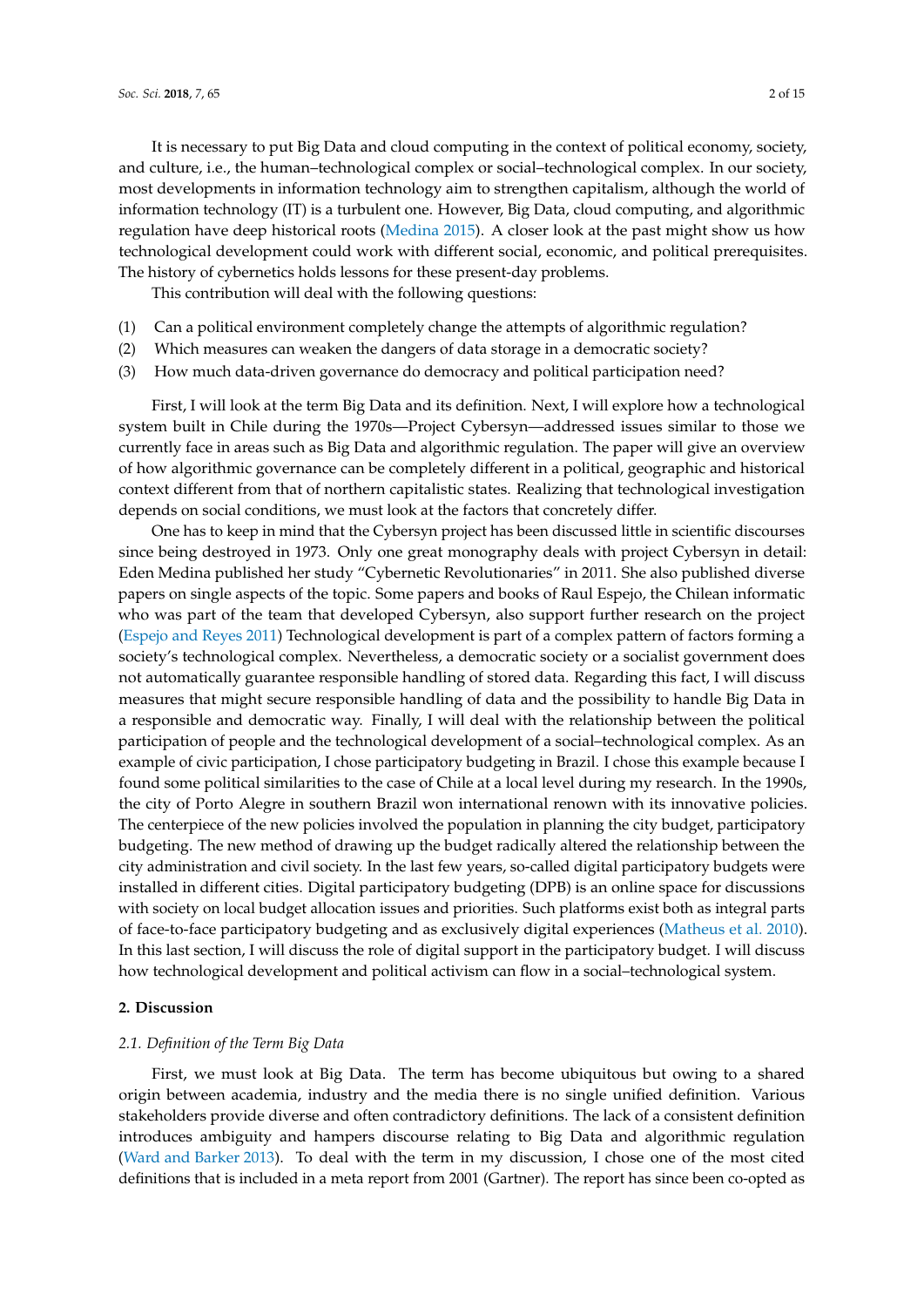providing a key definition. Gartner proposed a threefold definition encompassing the so-called three Vs: volume, velocity and variety. This is a definition rooted in magnitude. The report remarks upon the increasing size of data, the increasing rate at which it is produced, and the increasing range of formats and representations employed [\(Laney](#page-14-5) [2001\)](#page-14-5). Anecdotally, Big Data is predominantly associated with the two ideas of data storage and data analysis. These concepts are far from new. Therefore, we have to deal with the question of how Big Data is notably different from conventional data-processing techniques. For rudimentary insight as to the answer to this question one need look only at the term Big Data. Big implies significance, complexity, and challenge. Unfortunately, the word big also invites quantification and therein lies the difficulty in furnishing a unique definition [\(Ward and Barker](#page-14-4) [2013\)](#page-14-4). Nevertheless, the most important characteristic of Big Data sets is the inability of data-processing application software to deal with them. The definition of Big Data does not only vary on volume, variety and velocity of the datasets, but also on the capacity of the organization, storing, management and employment of Big Data [\(Magoulas and Lorica](#page-14-6) [2009\)](#page-14-6).

Despite the range and differences in diverse definitions, there are some points of similarity regarding the size, complexity and structure of Big Data.

The critical factors of Big Data are: (i) the volume of the datasets; (ii) the structure, behavior, and permutations of the datasets; (iii) the tools and techniques that are used to process a sizable or complex dataset [\(Ward and Barker](#page-14-4) [2013\)](#page-14-4). This paper cannot provide an analysis of the available literature on Big Data analytics. There are various Big Data tools, methods and technologies with various applications and opportunities. There is one main problem: due to the rapid growth of Big Data, research on solutions to handle and extract value and knowledge from these datasets is necessary [\(Elgendy and Elragal](#page-13-1) [2014\)](#page-13-1). We are far from finding these solutions. I suggest that the storage and handling of Big Data sets is not only a technical problem but a political one.

I further suggest that Big Data is part of a "global culture of knowing" [\(Mosco](#page-14-0) [2016\)](#page-14-0). Mentioned above, the "global culture of knowing" defines the global expansion of networked data centers controlled by a handful of companies in today's capitalistic society as informational capitalism.

Obviously, data collection, data generation, and algorithmic governance are part of our society. Companies move their data into the cloud and collect masses of data from individuals who are storing traces of their identities in the cloud. The cloud is also used by the military in strategic planning as well as universities in transforming education. I already mentioned the danger of a lack of privacy protection and the centralization of data in the hands of governments and corporations. Even the scientific use of Big Data is critical, because of the volume and complexity of the datasets. At this point, I come to my first question:

### *2.2. Can a Political Environment Completely Change the Attempts of Algorithmic Regulation?*

This section starts to discuss the complex relationship between technology and society.

Stated above, the history of Big Data, cloud computing and algorithmic regulation is a long one. Technological development not only exists in northern capitalistic states, but also in countries of the so-called "global south" under different social, economic and political prerequisites. Next, I explore how a technological system built in Chile during the 1970s—Project Cybersyn—addressed issues similar to those we currently face in areas such as Big Data, cloud computing, and algorithmic regulation.

If we move beyond technology and ideology, it is clear that we have already seen calls for data-driven dynamic regulation in the past. For example, algorithmic regulation is highly reminiscent of cybernetics, the interdisciplinary science that emerged in the aftermath of the Second World War. Cybernetics moved away from linear understandings of cause and effect and toward investigations of control through circular causality, or feedback. It influenced developments in areas as diverse as cognitive science, air defense, industrial management and urban planning. It also shaped ideas about governance [\(Medina](#page-14-2) [2015\)](#page-14-2). Cybernetics can be defined as a scientific study of how humans, animals and machines control and communicate with each other. It is a transdisciplinary approach for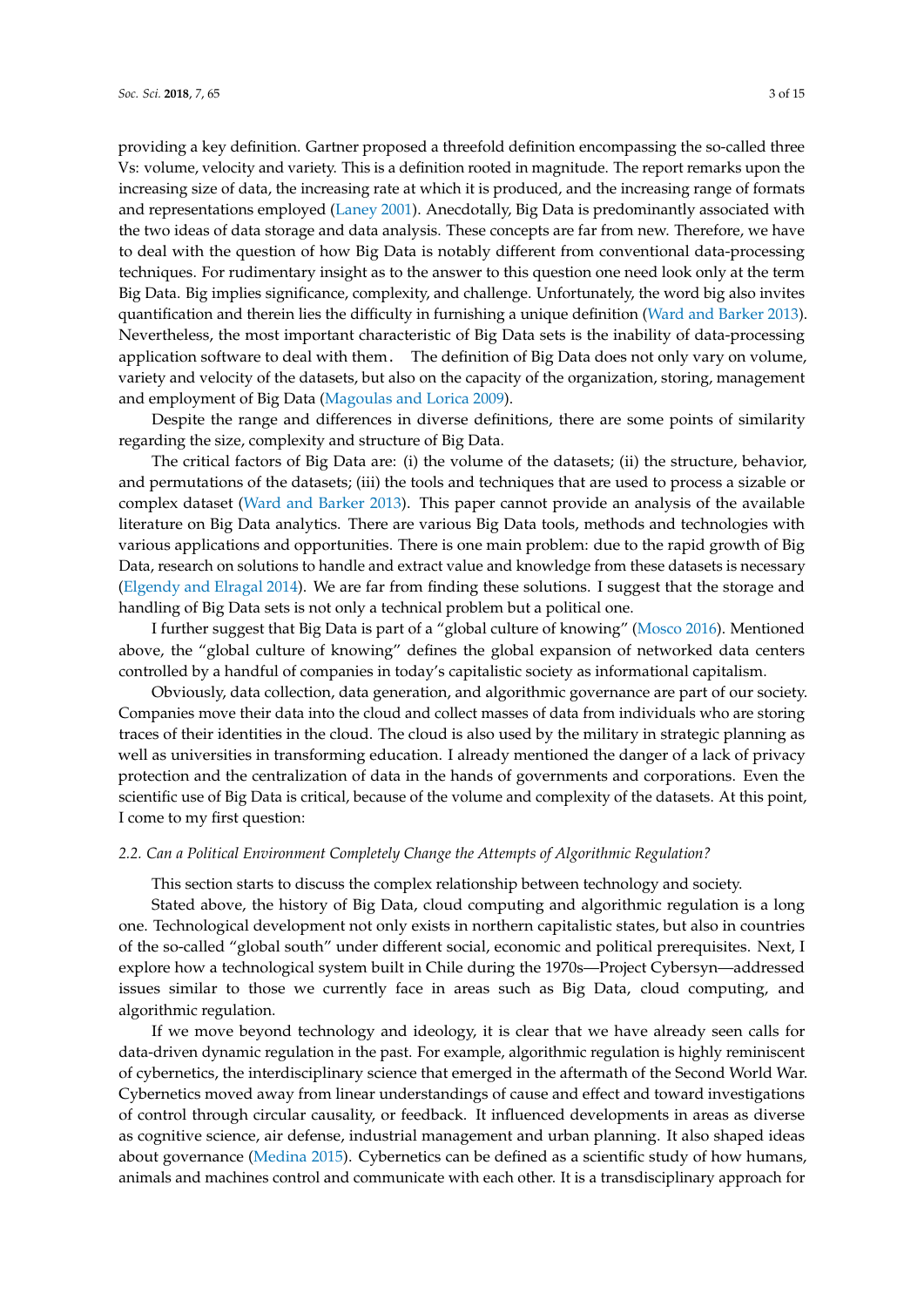exploring the structures constraints and possibilities of regulatory systems. Norbert Wiener, the famous Massachusetts Institute of Technology (MIT) mathematician, credited with coining the term cybernetics, defined cybernetics in 1948 as "the scientific study of control and communication in the animal and the machine" [\(Wiener](#page-14-7) [1948\)](#page-14-7). The paper will show how the cybernetic project Cybersyn became a historical case for the early use of so-called groupware and early "internet" communication—an early form of the cloud.

The content of cybernetics varied according to geography and historical period. In the USA, early work on cybernetics was often associated with defense; in Britain, it was associated with understanding the brain [\(Medina](#page-14-2) [2015\)](#page-14-2); in the Soviet Union cybernetics became a way to make the social sciences more scientific and also contributed to the use of computers in a highly centralized economy [\(Mosco](#page-14-0) [2016\)](#page-14-0). In Chile, cybernetics led to the creation of a computer system some thought would further socialist revolution [\(Medina](#page-14-8) [2011\)](#page-14-8).

A discussion of Project Cybersyn requires a treatment of Stafford Beer and the so-called viable system model (VSM) that he developed in the 1960s. Beer conducted groundbreaking work on the application of cybernetic concepts to the regulation of companies. He believed that cybernetics and operations research should drive action, whether in the management of a firm or governance on a national scale. Norbert Wiener, once told Stafford Beer that if he was the father of cybernetics, then Beer was the father of management cybernetics. Correspondence, invitations to conferences, meetings and friendships followed. Stafford was welcomed by many of the early pioneers and formed special bonds with his mentors, Warren McCulloch, Ross Ashby and Norbert Wiener [\(Leonard](#page-14-9) [2002\)](#page-14-9).

For Beer, computers in the 1960s and 1970s presented exciting new opportunities for regulation. In 1967, he observed that computers could bring about structural transformations within organizations. Organizations, which could be firms as well as governments, were linked to new communications channels that enabled the generation and exchange of information and permitted dynamic decision making. Beer proposed the creation of a so-called liberty machine, a system that operated in close to real time, facilitated instant decision making, and shunned bureaucracy. The liberty machine should also prevent top-down tyranny by creating a distributed network of shared information. Expert knowledge would be grounded in data-guided policy instead of bureaucratic politics [\(Beer](#page-13-2) [1994\)](#page-13-2).

Indeed, the liberty machine sounds a lot like the cloud, algorithmic regulation and data storage as we understand it today. Examining Beer's attempt to construct an actual liberty machine in the context of political revolution—Project Cybersyn—further strengthens this comparison.

The VSM Stafford Beer developed in the 1960s is a model of the organizational structure of any autonomous system capable of reproducing itself. A viable system is defined as any system organized in such a way as to meet the demands of surviving in a changing environment. One of the prime features of systems that survive is that they are adaptable. The VSM expresses a model for a viable system, which is an abstracted cybernetic description that applies to any organization that is a viable system and capable of autonomy [\(Beer](#page-13-3) [1972\)](#page-13-3). The VSM was a result of Beers psychological research and his work on Operation Research. He suggested the subsequent hypothesis that there might be invariances in the behavior of individuals and that these invariances might also inform the peer group of individuals and even the total societary unit to which they belong. In the early 1950s, this theme constantly emerged in Beers operational research work in the steel industry. He used to refer to the structure of "organic systems." The quest became to know how systems are viable [\(Beer](#page-13-4) [1984\)](#page-13-4). One important thing to note about the cybernetic theory of organizations encapsulated in the VSM is that viable systems are recursive. Viable systems contain viable systems that can be modeled using an identical cybernetic description as the higher (and lower) level systems in the containment hierarchy [\(Beer](#page-13-3) [1972\)](#page-13-3).

What follows is a brief introduction to the cybernetic description of the organization encapsulated in a single level of the VSM. According to Beers cybernetic model of any viable system, there are five necessary and sufficient sub-systems interactively involved in any organism or organization that is capable of maintaining its identity independently of other such organisms within a shared environment.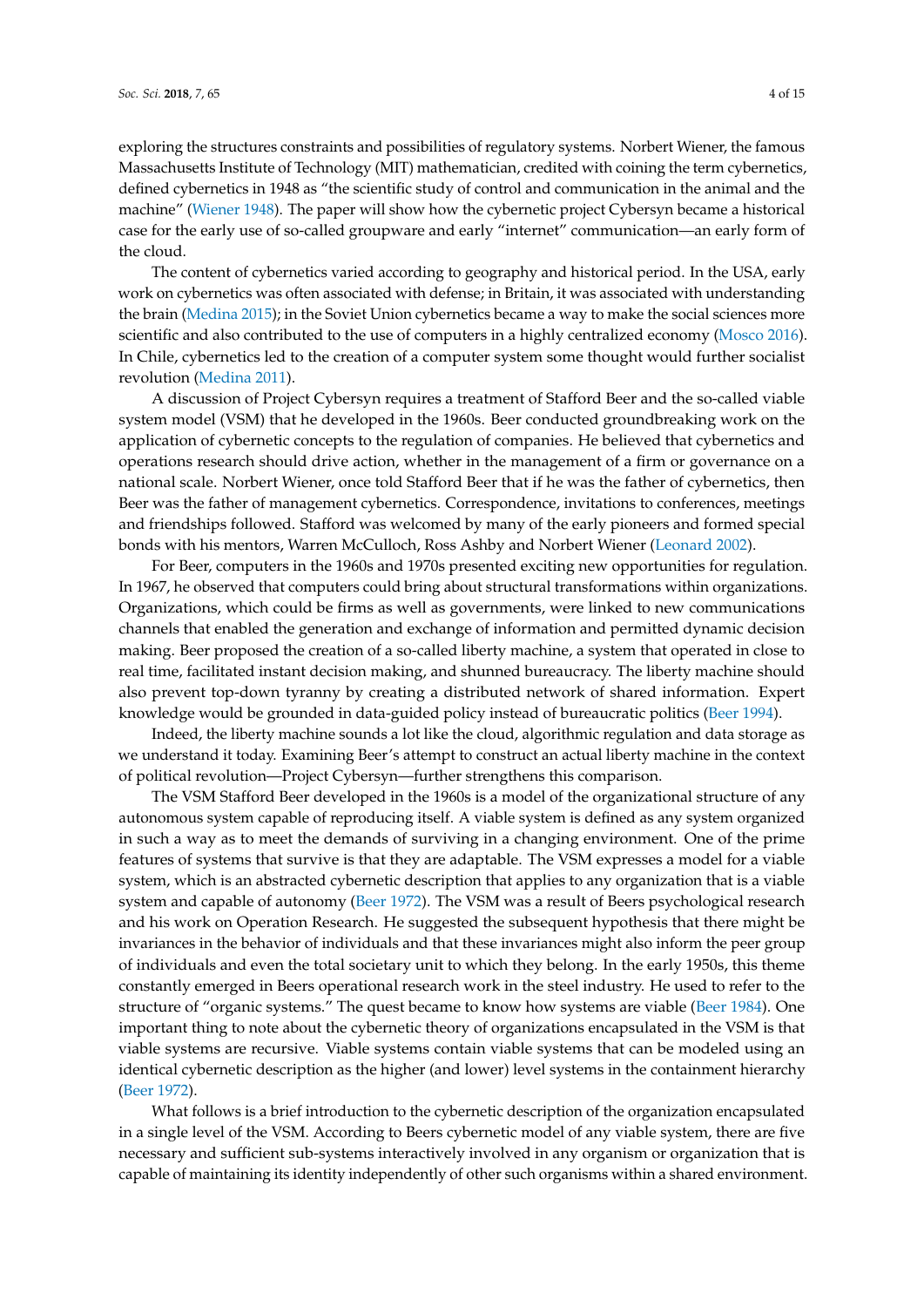This "set of rules" will, therefore, apply to an organism such as a human being, or to an organization consisting of human beings such as the state [\(Beer](#page-13-4) [1984\)](#page-13-4). In broad terms Systems 1–3 are concerned with the "Inside and Now" [\(Beer](#page-13-4) [1984\)](#page-13-4) of the organization's operations [\(Beer](#page-13-3) [1972\)](#page-13-3). The first sub-system of any viable system consists of those elements that produce it. These elements are themselves viable systems [\(Beer](#page-13-4) [1984\)](#page-13-4). Taking into account that my paper focuses on the Cybersyn project, it is useful to look at the VSM as a state. According to Beer, at the limits, the citizens constitute System One of the state. This hypothesis is limited by the fact that the citizens first produce communities and companies, cities and industries, and other viable agglomerations, which are themselves all elements to be included in the state [\(Beer](#page-13-4) [1984\)](#page-13-4). Anytime you have two or more activities being operated together; the possibility exists for them to get out of sync with each other or get in each other's way. System Two exists as a service to coordinate common services for consistency and efficiency. System 2 represents the administrative channels and bodies that allow the primary activities in System 1 to communicate with each other [\(Leonard](#page-14-10) [2009\)](#page-14-10). System 2 allows System 3 to monitor and co-ordinate the activities within System 1. System 3 represents the structures and controls that are put in place to establish the rules, resources, rights and responsibilities of System 1 and to provide an interface with Systems 4 and 5 [\(Beer](#page-13-3) [1972\)](#page-13-3).

System 4 is concerned with the "Outside and Future" [\(Beer](#page-13-4) [1984\)](#page-13-4). The term describes strategical responses to the effects of external, environmental and future demands on the organization. System Four's role is to observe the anticipated future environment and its own states of adaptiveness and act to bring them into harmony [\(Leonard](#page-14-10) [2009\)](#page-14-10).

System 5 is responsible for policy decisions within the organization as a whole to balance demands from different parts of the organization and steer the organization as a whole. The "fiveness" of the VSM was due to Beer's efforts to establish the necessary and sufficient conditions of viability. The number could have been different. What could not have been otherwise was the fact of the logical closure of the viable system by System Five: only this determines an identity. Nominating the components of System Five in any application is a profoundly difficult job because the closure identifies self-awareness in the viable system. Beer often told the story of how President Salvador Allende in 1972 told him that System Five, which Beer had been thinking of as Allende himself, was, in fact, the people [\(Beer](#page-13-4) [1984\)](#page-13-4).

In addition to the sub-systems that make up the first level of recursion, the environment is represented in the model. The presence of the environment in the model is necessary as the domain of action of the system. Algedonic alerts are alarms and rewards that escalate through the levels of recursion when actual performance fails or exceeds capability, typically after a timeout [\(Beer](#page-13-3) [1972\)](#page-13-3).

Throughout its development, the VSM has been in the process of continuous testing and verification. Meanwhile, however, the whole approach had its most significant and large-scale application during 1971–1973 in Allende's Chile [\(Beer](#page-13-4) [1984\)](#page-13-4).

Project Cybersyn itself was an ambitious technological project tied to an ambitious political project. It emerged in the context of Chile's "peaceful road to socialism" [\(Medina](#page-14-2) [2015\)](#page-14-2). Salvador Allende had won the Chilean presidency in 1970 with a promise to build a different society. His political program would make Chile a democratic socialist state with respect for the country's constitution and individual freedoms, such as freedom of speech and freedom of the press. Giving the state control of Chile's most important industries constituted a central plank in Allende's platform but created management difficulties. The government had limited experience in this area [\(Medina](#page-14-2) [2015\)](#page-14-2).

The problem of how to manage these newly socialized enterprises led a young Chilean engineer named Fernando Flores to contact Beer, the British cybernetician, and ask for advice. Flores worked for the *Corporación de Fomento de la Producción* (CORFO), the government agency charged with the nationalization effort. Together, Beer and Flores formed a team of Chilean and British engineers and developed a plan for a new technological system that would improve the government's ability to coordinate the state-run economy [\(Medina](#page-14-2) [2015\)](#page-14-2). There were several features of the project. The use of the VSM was the most important one. The team identified 12 levels of recursion from the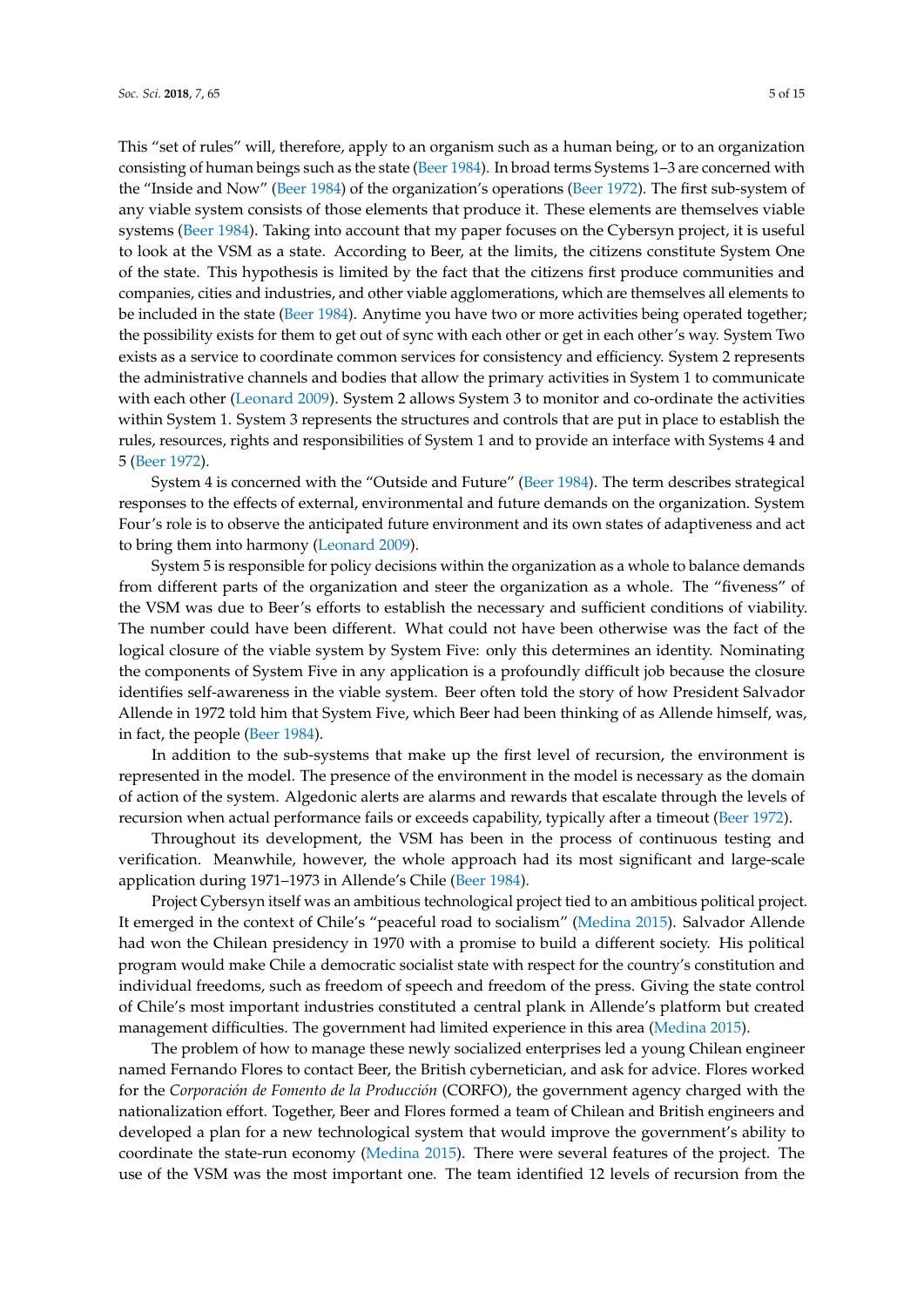individual worker to the country as a whole [\(Leonard](#page-14-10) [2009\)](#page-14-10). Beer defined the Chilean state as a VSM embedded in the "world of nations". Project Cybersyn picked out Chilean industry as a VSM. The Minister of Economy was equated with System 5 [\(Beer](#page-13-5) [1981\)](#page-13-5). In practice, Cybersyn focused on the levels of the product line, the sector, the branch and CORFO itself. For prototyping purposes, some firms were modeled, and training was piloted for firms to provide meaningful worker information and participation and to differentiate between their roles and knowledge bases and those of the experts [\(Leonard](#page-14-10) [2009\)](#page-14-10). The system would provide daily access to factory production data and a set of computer-based tools that the government could use to anticipate future economic behavior. It also included a futuristic operations room that would facilitate government decision-making through conversation and better comprehension of data. Beer envisioned ways to both increase worker participation in the economy and preserve the autonomy of factory managers, even with the expansion of state influence. Beer gave the system the name Cybersyn in recognition of cybernetics, the scientific principles guiding its development, and of synergy, the idea that the whole of the system was more than the sum of its technological parts. The system worked by providing the government with up-to-date information on production activity within the nationalized sector. Factory managers transmitted data on the most important indices of production to the Chilean government on a daily basis. Regarding hardware, the system relied on a national network of telex machines that that connected the factories to the central mainframe computer [\(Medina](#page-14-2) [2015\)](#page-14-2).

These telex machines became a historical example of the early use of collaborative software or groupware and early "internet" communication: using the system's telex machines, the government was able to guarantee the transport of food into the city with only about 200 trucks, recouping the shortages caused by 40,000 striking truck drivers who blocked access streets towards Santiago in 1972.

The computer processed the production data and alerted the government agency in charge of the nationalization effort (CORFO) if something was wrong. Project Cybersyn also included an economic simulator, intended to give government officials an opportunity to play with different policy alternatives and, through play, acquire a heightened sense of the relationship among the various economic variables. It also included a futuristic operations room which was built in downtown Santiago.

Agreeing with Eden Medina, I suggest that Cybersyn allows us to consider that algorithmic governance can be completely different in a political, geographic and historical context different from that of northern capitalistic states [\(Medina](#page-14-2) [2015\)](#page-14-2). If we look on present-day forms of computerized governance, for example, Amazon or Google, it becomes clear that technological development can be built on very different attempts and can have different faces.

A general problem of technological development in our society is the technology-centered idea of social change. Throughout Project Cybersyn, Beer repeatedly expressed frustration that Cybersyn was viewed as a suite of technological fixes—an operations room, a network of telex machines, an economic simulator or software to track production data—rather than a way to restructure Chilean economic management. Beer was interested in understanding the system of Chilean economic management and how government institutions might be changed to improve coordination. He viewed technology as a way to change the internal organization of Chile's government. Eden Medina, who has investigated the case of Cybersyn, suggests moving away from thinking regarding socio-technical systems [\(Medina](#page-14-2) [2015\)](#page-14-2).

I would go one step further in the argument. At this point, the term *social-ecological system* (SES) is appropriate. SES are ecological systems intricately linked with and affected by one or more social systems. Resilience is a crucial property of SES. Resilience is defined as the capacity of a system to withstand or recover from shocks. These are complex adaptive systems characterized by cross-scale interactions and feedback loops between ecological, social and economic components that often result in the reorganization of these components and non-linear trajectories of change. Consistent with Holling, hierarchies and adaptive cycles form the basis of ecosystems and social-ecological systems across scales. Together they form a so-called panarchy that describes how a healthy system can invent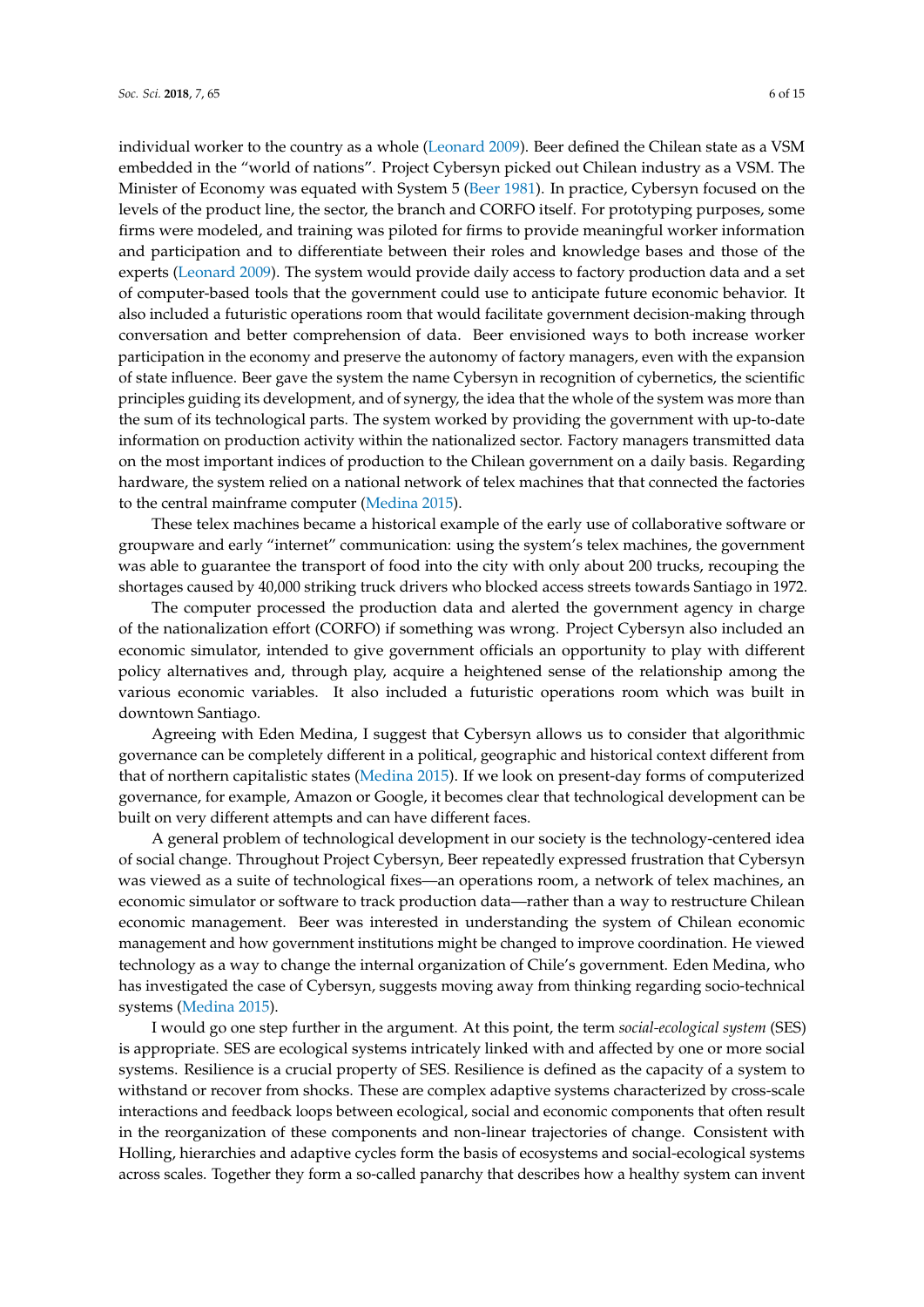and experiment while being kept safe from factors that destabilize the system because of their nature or excessive exuberance. Each level is allowed to operate at its own pace. At the same time, it is protected from above by slower, larger levels but invigorated from below by faster, smaller cycles of innovation. The whole panarchy is, therefore, creative as well as conservational. The interactions between cycles combine learning with continuity. In this context, sustainability is an important factor. Sustainability is defined as the capacity to create, test and maintain adaptive capability. Development in an SES describes the process of creating, testing and maintaining opportunity. Sustainable development combines the two and refers to the aim of fostering adaptive capabilities and creating opportunities [\(Holling](#page-14-11) [2001\)](#page-14-11).

Comparing the definition of an SES with Beer's concept of a VSM, there are diverse similarities: both theories focus on the stability of a dynamic system. An important question is how to manage these systems to reach viability or resilience. Regarding the historical lessons of the Cybersyn project, I suggest that technological development is part of a complex pattern of factors forming a society—a human–technological complex. The role of technology in an SES is less discussed and needs more analysis. The following is the first hypothesis of my paper: algorithmic regulation containing cloud computing and Big Data are parts of a complex pattern of factors forming a society (SES)—a human–technological complex.

Now I directly deal with the second important question:

## *2.3. Which Measures Can Weaken the Dangers of Data Storage in a Democratic Society?*

Realizing that technological investigation depends on social conditions, we have to take a look at the factors that differ concretely. If we examine technological development in our Western capitalistic states, we face two main problems: first, we have to deal with a lack of privacy protection; second, there is a lack of algorithmic transparency and democratic control. A democratic society or a socialist government does not automatically guarantee responsible handling of stored data.

Responsible handling of data is not a technical problem but is, nevertheless, a social problem. New technological innovations such as smartphones, the increased use of data-driven analytics, and the push to create smart cities and an Internet of Things all make the collection of data easier. At the same time, these innovations permit the recording of increasing volumes of human and non-human activity. Often, we adopt these data-gathering technologies before understanding their full ramifications. Looking at an example from Great Britain, as prime minister David Cameron tested the app Number 10 Dashboard on his iPad, which gave up-to-the-minute data about the UK's economic and financial health, including GDP, bank lending, jobs and property data, as well as polling data and Twitter feeds. Polling data and Twitter feeds were defined as "political context" [\(Mosco](#page-14-0) [2016\)](#page-14-0). One can easily imagine that Twitter feeds did not raise the GDP, but the stored data could without difficulty be abused through advertising or social control.

Such developments raise important questions about privacy and the extent to which we should expect to forfeit our privacy so that an increasingly data-driven environment can function. Privacy protection can mean the difference between a system that is centralized and abusive and one that can protect and promote human freedom. Project Cybersyn might serve as a historical example. In critical reflection, Beer overstated Cybersyn's ability to promote freedom in Chile, but he did take pains to counteract the system's potential for abuse by including mechanisms to protect and preserve factory autonomy. This protection was engineered into the system's design. The government, for example, could intervene in shop-floor activities only after the software detected a production anomaly and the factory failed to resolve the anomaly within a set period [\(Medina](#page-14-2) [2015\)](#page-14-2).

Let us take a look at the kind of data storage in Project Cybersyn. Beer proposed a system called Project Cyberstride. The system would rely on data collected from state-controlled industries. Cyberstride would use mainframe technology to make statistical predictions about future economic behavior. The system updated these predictions daily based on new data arriving from the enterprises [\(Medina](#page-14-8) [2011\)](#page-14-8). Typically, this included data on raw materials and energy as well as data on worker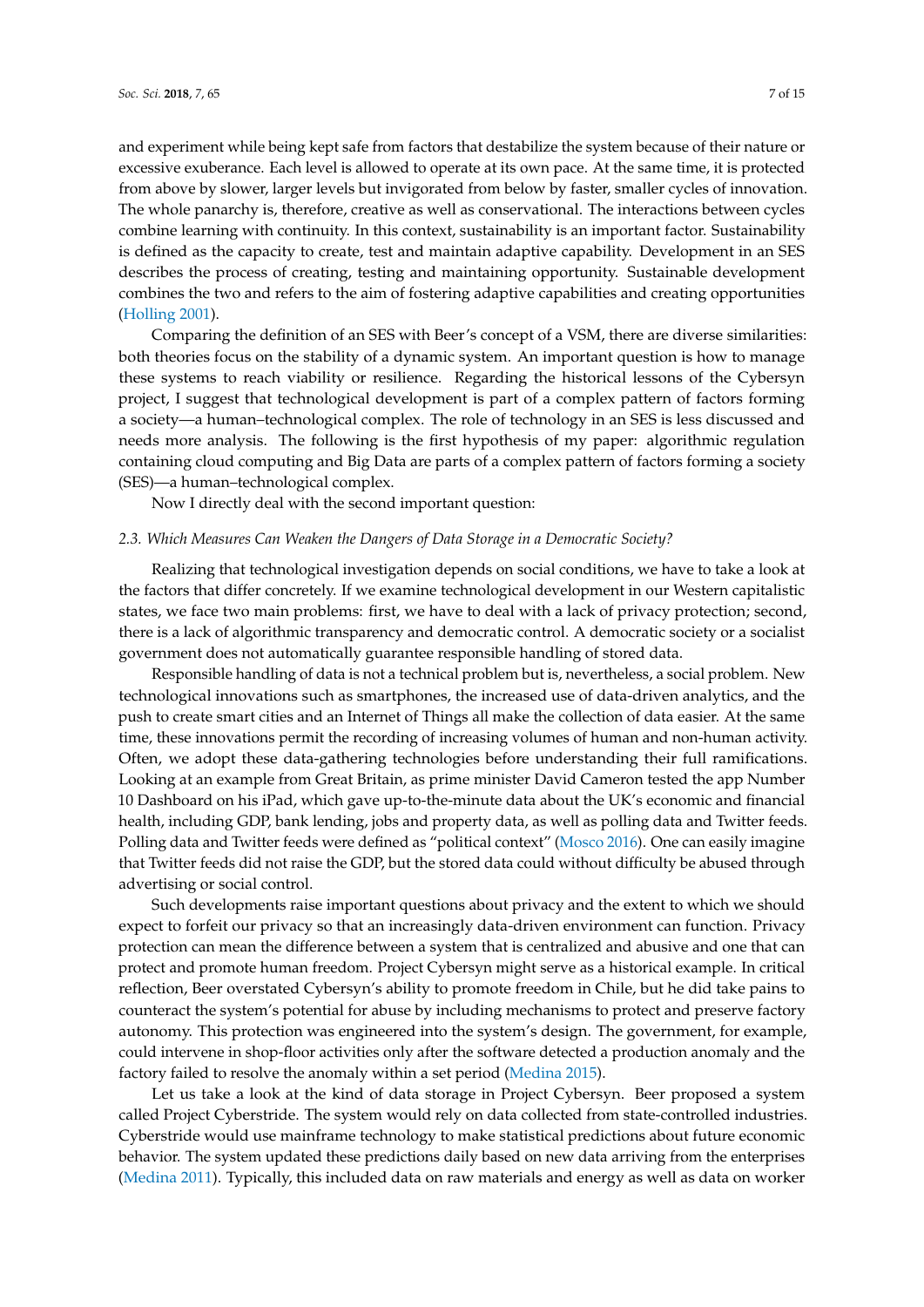satisfaction. Worker satisfaction was measured by the percentage of workers present on a given day. Operations research scientists conducted studies to determine the acceptable range of values for each index, i.e., what would be considered normal and what would be considered cause for alarm. Engineers from Chile and Britain developed statistical software to track the fluctuations in the index data and signal if they were abnormal. The software also used statistical methods to predict the future behavior of the factory and thus give government planners an early opportunity to address a potential crisis [\(Medina](#page-14-2) [2015\)](#page-14-2). Therefore, it is possible that privacy protection is a focus of technological design.

Another important measure to gain democratic control over technology is the development of mechanisms for greater algorithmic transparency. Companies and government offices often couple large datasets with forms of algorithmic decision-making whose inner workings are shielded from public view. The use of those datasets is shielded from public view as well. We have limited knowledge of how Facebook deals with our personal information or how Google constructs our personal filter bubble of search results [\(Medina](#page-14-2) [2015\)](#page-14-2). We have only a general—but not a complete—understanding of the factors that go into our credit-rating systems. The use and coupling of datasets taken from cell phones or computers in a criminal prosecution is the point of discussion regarding privacy protection as well as algorithmic transparency. Medina claims the need to need to develop mechanisms for greater algorithmic transparency and democratic control [\(Medina](#page-14-2) [2015\)](#page-14-2). Obviously, research on this point is necessary. Nevertheless, the problem of algorithmic transparency is more complex. To ensure algorithmic transparency, the complexity of the algorithms should not exceed the potential user's capacity for understanding. We are still far away from the capacity to do that. The non-transparency of software and algorithms is a problem that has existed for over 50 years. The discussion about algorithmic transparency went as far as machine learning or deep learning. Software and algorithms have been black boxes for over 50 years, even for programmers [\(Passig](#page-14-12) [2017\)](#page-14-12). For Norbert Wiener, the father of cybernetics in 1960, one the reason for the incomprehensibility of software was our slowness in thinking. We can understand what a program does, but it may take so long that the criticism comes too late [\(Wiener](#page-14-13) [1960\)](#page-14-13). Stanislaw Lem wrote in 1964 that systems above a certain degree of complexity are fundamentally unpredictable [\(Lem](#page-14-14) [1964\)](#page-14-14). In 1967, Marvin Minsky called attention to the interactions of individual processes, the proliferation of the code, and the effects of the cooperation of several programmers [\(Minsky](#page-14-15) [1967\)](#page-14-15). For Joseph Weizenbaum, it was the size of the systems, the departure of the original programmers, and the passing of time, "because the systems are a consequence of their history and history is lost" [\(Weizenbaum](#page-14-16) [1976\)](#page-14-16).

There are causes of this incomprehensibility. The first is bugs, that is, errors in the software and hardware. They were no less frequent 50 years ago than they are today. We may now know more precisely that they are inevitable. The problem cannot be solved by merely putting better people in charge. The second unnamed cause is that code is not just what the individual programmer thinks up. Even the simplest program relies on a set of foreign code that exceeds its own by orders of magnitude. Embedded code libraries and frameworks often solve recurring tasks; software layers translate the written code into a language that the processor can process; software displays, stores or transmits all of this [\(Passig](#page-14-12) [2017\)](#page-14-12).

Another question is what is meant by the repeatedly demanded "transparency" or "intelligibility" of algorithms? There are different possibilities for the interpretation of these words. At the lowest level, they are about whether the code is even visible. This is the case with open-source software, but usually not in the commercial sector, regardless of whether machine learning is involved. However, suppose the code is accessible. Does the requirement of transparency mean that it should be transparent for laypersons in a reasonable time? This requirement can only be fulfilled with elementary code examples [\(Passig](#page-14-12) [2017\)](#page-14-12). Is it about the question of whether the result can be checked? There are computations whose results are comparatively easy. In an introduction to the scientific work of 1972, the following is said about "programmable electronic desktop computers:" "It is important, however, that the program is checked for accuracy. To do this, the results that the calculator prints out must be compared with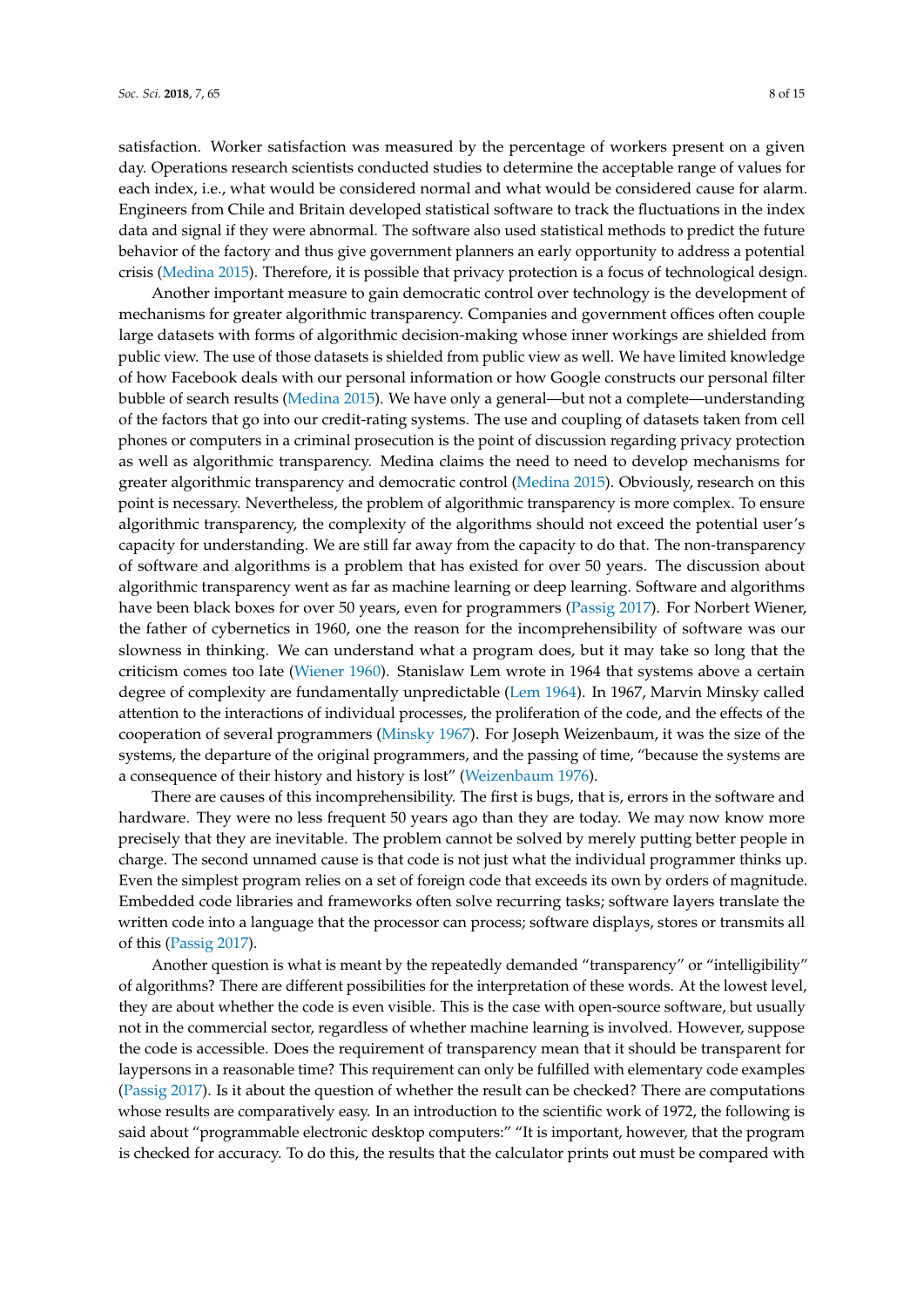the results obtained in arithmetic with pencil and paper" [\(Seiffert](#page-14-17) [1972\)](#page-14-17). However, as soon as the computation becomes more complex, you cannot go far with pencil and paper.

The question of algorithmic transparency is complex and has a long history. Nevertheless, even if it is impossible to have full transparency, it makes sense to demand more transparency. The political environment might not change the complexity of algorithms or the fact that humans' brains work slower than computers, but we should not forget to ask who profits from a lack of transparency.

Here, too, Project Cybersyn offers important insights. Evgeny Morozov compares Beer's Cybersyn project to Michael Flowers' suggestion of a concept of real-time data analysis allowing city agencies to operate in a cybernetic manner [\(Flowers](#page-14-18) [2013\)](#page-14-18). The appeal of this approach to bureaucrats would be fairly obvious: like Beer's central planners, they can be effective while remaining ignorant of the causal mechanisms at play [\(Morozov](#page-14-19) [2014\)](#page-14-19). Nevertheless, according to Medina, he was not ignorant of the transparency problem. Beer believed Project Cybersyn would increase worker participation. Workers were enabled to create the factory models that formed the basis of the Cybersyn software. This integration allowed workers to connect intellectually to their work [\(Medina](#page-14-2) [2015\)](#page-14-2). Beer argued that technology could help integrate workers' informal knowledge into the national planning process while lessening information overload [\(Morozov](#page-14-19) [2014\)](#page-14-19). Medina argues that it also did something else, which Beer did not acknowledge. It gave them a way to understand how this form of data-driven regulation worked. Theoretically, it allowed them to open up the black box of the computer and understand the operation of the analytical processing taking place within it [\(Medina](#page-14-2) [2015\)](#page-14-2). Nevertheless, Project Cybersyn ended with the Pinochet coup in 1973.

We have to deal with the question of whether these measures discussed correspond with the definition of Big Data we have seen before. Morozov called Cybersyn the "socialist origin of Big Data" [\(Morozov](#page-14-19) [2014\)](#page-14-19). I suggest it is not. Big Data as we know it signifies the storage of all data that it is possible to store and to analyze. Morozov describes the method behind Big Data as follows: "[ . . . ] collect as much relevant data from as many sources as possible, analyze them in real time, and make an optimal decision based on the current circumstances rather than on some idealized projection" [\(Morozov](#page-14-19) [2014\)](#page-14-19). Cybersyn would have relied on the same cybernetic principles [\(Morozov](#page-14-19) [2014\)](#page-14-19). One small problem in this context is the term *relevant*. Collecting data regarding the Big Data principle signifies obtaining all data possible, even if it appears irrelevant at first. Taking a look at the kind of data stored and analyzed by Cybersyn described above, it becomes clear that not all kinds of data were stored. Working with Big Data, Cybersyn would have stored how often workers use the lavatory, made a profile with the help of their mobile phones, and so on. A comparison with Cameron's app Number 10 Dashboard makes the difference even clearer.

My second interim result is that Big Data is a product of our capitalistic society oriented toward profits. For scientific research, we do not have to handle all the random data we get. The technological development allows us to work with increasingly complex data. This advance is a great scientific challenge, but the big Vs that I described are not necessarily useful for scientific analysis. Big Data mainly works in favor of great companies using the information to sell their products, or it may be used by autocratic governments. This lack can only be valuable if organizations handling data support the individuals they are addressing. In this case, the power of the individuals and democratic control can increase considerably.

Now I am going to deal with my last question.

#### **3. How Much Data-Driven Governance Do Democracy and Political Participation Need?**

In addition to his work on Project Cybersyn, Stafford Beer asked how cybernetics might help the state to respond quickly to the demands of the people. Regarding the fact that television ownership had increased in the 1970s in Chile (123,000 to 500,000), Beer proposed building a new form of real-time communication via TV that would allow the people to communicate their feelings to the government [\(Medina](#page-14-8) [2011\)](#page-14-8). The increasing purchasing power in the first year of Allende's government was a result of his economic program. The government had developed a broad outline for structural reform. One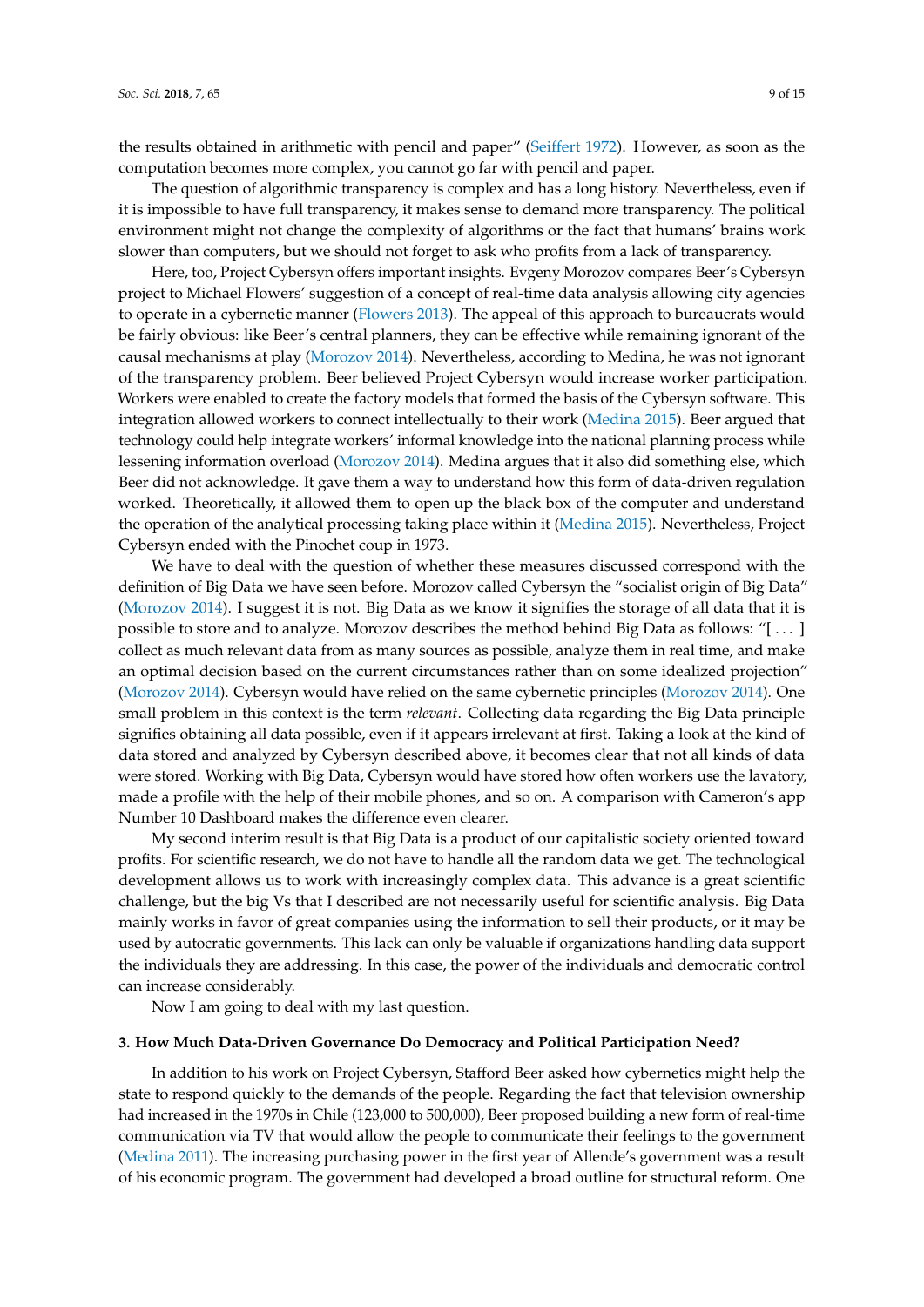element was a Keynesian-based economic recovery plan initiated by the Minister for the Economy Pedro Vuskovic, a sort of Chilean New Deal. It was based on the redistribution of wealth and an attempt to partially freeze rising commodity prices (the 1970 price increase stood at 35%). If one takes into account the salary increases introduced on 1 January 1971 and the bonuses and increases in welfare benefits, the salaries of the lowest-paid workers and peasants may have risen by as much as 100%. In consequence, a spending fever hit the lowest income groups, and industrial production suddenly took off again (production increased by 10% a year in 1971 and 1972). Commercial activity revived and unemployment dropped off. Nevertheless, all of these reforms provoked dissent, which slowed down the social reconstruction of the country [\(Compagnon](#page-13-6) [2004\)](#page-13-6).

Beer called his system Project Cyberfolk. He planned to build a series of so-called algedonic meters capable of measuring how happy Chileans were with their government. Beer proposed building a series of algedonic meters capable of measuring the happiness of Chilean citizens about their government in real time. These algedonic meters would not ask questions. The users simply moved a pointer on a dial somewhere between total dissatisfaction and total happiness. Users could construct their scale of happiness. This construction was reminiscent of Beer's attention to autonomy and broad participation. These meters could be installed in any location with a television set. Cyberfolk was never realized. Beer commissioned several prototype meters and used them in small-group experiences [\(Medina](#page-14-8) [2011\)](#page-14-8).

Beyond the basic problem that 500,000 television sets in Chile were still a low number, it is easy to imagine how a government could abuse such a device or partisan groups might manipulate them.

Looking at political uses of today's cloud, it seems to have little to do with practicing democracy, civic participation or activism. As an example, I refer to Barack Obama's campaign's use of cloud-computing and Big Data analyses in the presidential elections 2012 to identify potential voters and deliver enough of them to the polls and exceed many pundits' expectations. The campaign built more than 200 apps that ran on Amazon Web Services [\(Mosco](#page-14-0) [2016\)](#page-14-0).

Obviously, political participation does not need Big Data. Nevertheless, as cybernetic history shows, in a human–technological complex, technical measures and cloud computing can be useful to support civic participation and activism. As an example of civic participation, I chose the participatory budget (PB) in Brazil. I chose this example because there are some political similarities to the case of Chile on a local level. Of course, a direct comparison is not possible. The establishment of the PB in Porto Alegre was an example of a process of re-democratization that overtook Latin America in the 1980s. Many countries shared a common agenda regarding democracy and its institutions: they were struggling to build or rebuild their democratic institutions with an agenda that focused mainly on fighting corruption, improving access to government and strengthening governmental accountability. These experiences are unusually diverse in countries characterized by deep-rooted political, social, economic and regional disparities such as Brazil [\(Souza](#page-14-20) [2001\)](#page-14-20). Nevertheless, we also deal with the election of a socialist party and small economical resources.

Brazil is an example of both re-democratization and decentralization. Regarding participation, the 1988 constitution provided several mechanisms that allowed grassroots movements to take part in some decisions and to oversee public matters, especially at the local level [\(Souza](#page-14-20) [2001\)](#page-14-20). The financial autonomy afforded to Brazilian municipalities under the 1988 constitution and the spoils system meant that the mayor had discretion over a significant and guaranteed resource stream and was allowed to make strategic senior appointments to support the development of participatory governance. PB challenged the traditional role of the city councilors and the legislative branch [\(Cabannes](#page-13-7) [2004\)](#page-13-7).

The PB was established in Porto Alegre by the incoming Workers' Party mayor who had the explicit intention of designing a participatory process that challenged the clientelism and corruption endemic within Brazilian political culture and legitimized redistributive policies. In the 1990s, the city of Porto Alegre in southern Brazil won international renown with its innovative policies. The centerpiece of the new policy involved the population in planning the city budget: participatory budgeting. One has to keep in mind that it was not only Porto Alegre, or other cities governed by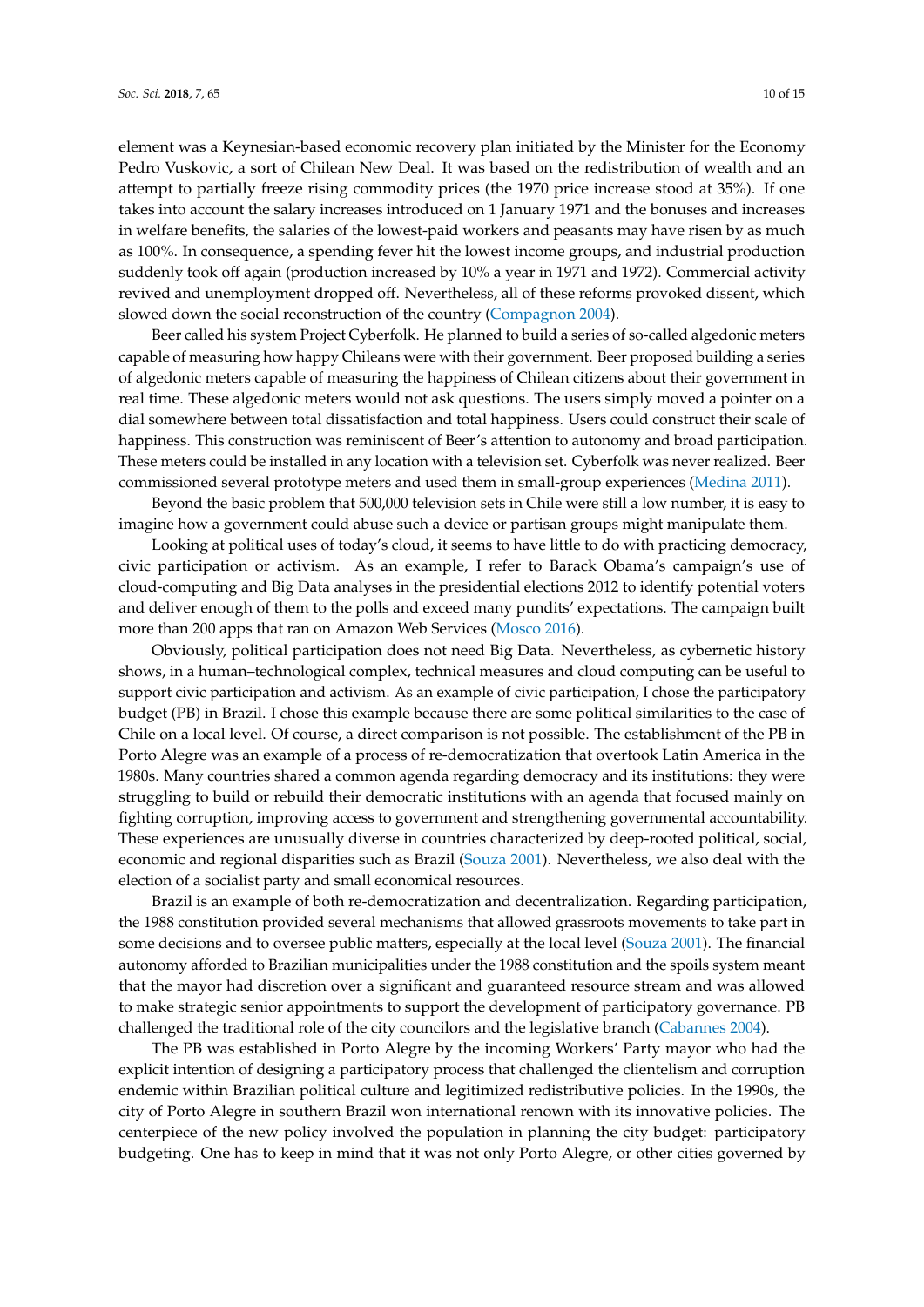leftist parties, that embarked on a policy of increasing local revenue but also several municipalities across Brazil [\(Souza](#page-14-20) [2001\)](#page-14-20).

The main functions of the PB, especially in Porto Alegre or Belo Horizonte, are described and analyzed by various authors (Sá[nchez](#page-14-21) [2002;](#page-14-21) [Fedozzi](#page-13-8) [2001\)](#page-13-8). Practices differed in cities and communities over the years, but I regard as important for my study some common elements of direct and representative democracy, as follows:

- Citizens received basic information about the city budget in meetings at the district level. Delegates selected from the people attending these meetings drew up a list of priorities for projects in the forthcoming budget, in consultation with the general public and the administration.
- The next step was for all those taking part to vote on assigning priorities to projects and to elect two delegates from each district to the *Conselho do Orçamento Participativo* (COP).
- Alongside the district assemblies, issue-related assemblies were also set up to handle city-wide topics; these nominated two delegates each to the COP, too.
- By the directives from the district and issue-related assemblies, the COP drew up a draft budget plus investment plan and submitted these to the city council for assessment and final decision. The COP was also responsible for working out the rules for the process of planning the next budget. These rules incorporated allocation formulae developed specially to ensure even treatment of poor and rich districts. The structures of the participatory budget were largely developed autonomously; the intention was to revise these structures year by year.

One might ask what this example of civic activism, which demands face-to-face meetings, has to do with the human–technological complex. First, we have to consider that personal meetings are absolutely necessary for political activism and democratic life. However, in the last few years, so-called digital participatory budgets were installed in different cities. Currently, some of the municipalities in Brazil are going beyond the traditional processes of participation such as the PB and have started using information and communication technologies (ICTs) such as the internet in these local participatory processes, so called digital participatory budgeting (DPB). DPB is an online space for discussions with society on local budget-allocation issues and priorities. Such platforms exist both as an integral part of face-to-face participatory budgeting as well as exclusively digital experiences [\(Matheus et al.](#page-14-3) [2010\)](#page-14-3). Digital participatory budgeting is more recent and, until 2016, was less frequently used in Brazil when compared to face-to-face participatory budgeting. The first experiments took place in 2001 in the city of Porto Alegre, Rio Grande do Sul, and in Ipatinga, Minas Gerais. Data from 2014 shows that 37 such platforms were operating in Brazil at the time. Even if digital inequality varies across Latin American countries and within different areas of those countries, innovations based on ICT tools have been growing all over the region. Many scholars promote e-participation as very positive. The Innovations for Democracy in Latin America (LATINNO) Project at the WZB Berlin Social Science Center, which investigates democratic innovations that have evolved in 18 countries across Latin America since 1990, has just completed a study of new digital institutional designs that promote e-participation aimed at improving democracy. The LATINNO project is the first comprehensive and systematic source of data on new forms of citizen participation evolving in Latin America. The research focused on Brazil, Colombia, Mexico and Peru—countries with different political and social backgrounds, varied population sizes and different levels of internet connectivity. The findings not only disclose common patterns among these countries but also indicate trends that may reveal how digital democracy may evolve in the region in coming years. Taken together, Brazil, Colombia, Mexico, and Peru created 206 innovations for e-participation between 2000 and 2016, 141 of which are still active in 2017. Brazil and Mexico are the countries with the highest number of digital innovations (73 and 71, respectively), followed by Colombia (32) and Peru (30). Given that Brazil and Mexico are both large countries with large populations, one could expect their number of digital innovations to be higher. The number of innovations created in 2015 is five times higher than the number implemented in 2010 (the year after which, about 90% of all cases have been initiated). Although most new digital spaces for e-participation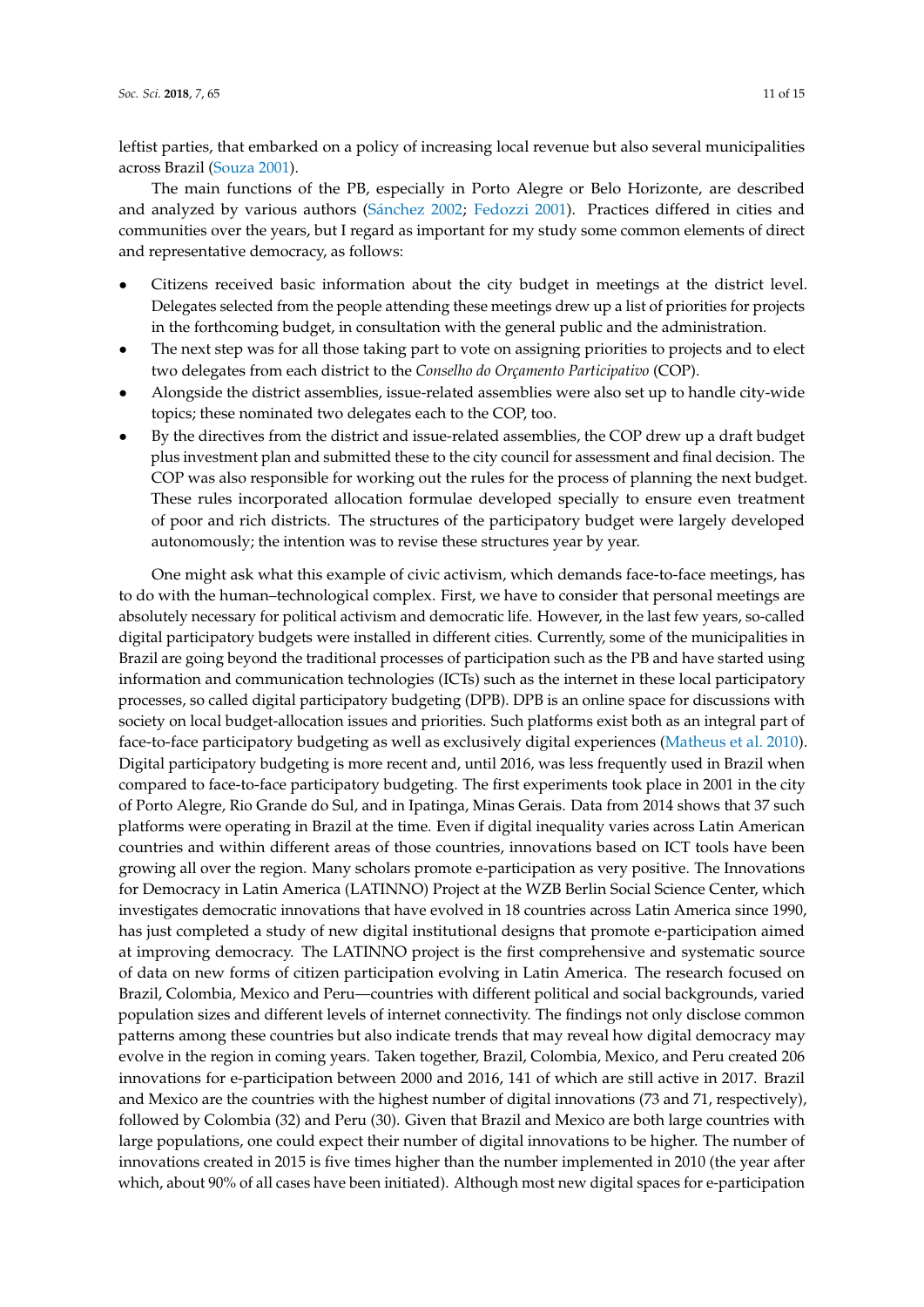are recent and new technologies quickly become old, the research group argues that innovations have overall been demonstrating a reasonable level of sustainability [\(Pogrebinschi](#page-14-22) [2017\)](#page-14-22). At this point, I see another commonality with Project Cybersyn. Stafford Beer and his team had to work with only one mainframe computer and telex machine. Sustainability must be one of the main focuses in IT development to ensure responsible handling of data. In this context, more thought has to be given toward how we can extend the life of older technologies [\(Medina](#page-14-2) [2015\)](#page-14-2).

The process of digital democratic innovations has connected the concepts of electronic governance and electronic government intimately, a theme that is under construction because of the novelty of the subject and area of study. There are differences between the limits of these concepts, and some authors call's for electronic governance will be for others understood as electronic government, and vice-versa. Regardless of the theoretical discussions that are underway, electronic government and electronic governance are widely seen as a tool with many possibilities to support changes in government and even the transformation of society itself. There are fundamental differences between electronic government and electronic governance. The concept of electronic government is seen largely as the government's relationship with the company regarding the provision of services via electronic tools. These services might be the use of the internet, the intensive application of information technology in the process of services and the relationship of governments to citizens for electronic brokerage. That is, electronic government is often supported by a side whose focus is more on providing information than on an interaction between government and society. The concept of electronic governance goes beyond electronic services delivery, and technological improvements in public administrations such as several authors describe for electronic government and electronic governance. According to Matheus, Ribeiro, Vaz and de Souza, electronic governance extends to a broader issue. Electronic governance concerns the relationship between citizens and the governmental body in the current context of democratization. Governance has several implications, being understood as the state capacity to implement, efficiently and effectively, the decisions that are taken. So, the concept of governance refers to decision-making processes and government action, and its relationship with citizens. This relationship is based on control and accountability, transparency of data and information, and participation in decision-making both in the formulation and monitoring phases of public policies [\(Matheus et al.](#page-14-3) [2010\)](#page-14-3).

Looking back at project Cybersyn again, I suggest that Stafford Beer explored electronic government as well as electronic governance without being aware of these terms. Cybersyn would have offered a service of providing information as well as the possibility of worker's participation. Cyberfolk, far from perfect, can be seen as an early concept of electronic governance.

Electronic governance in Brazil is somewhat troubled. We have a society that due to social and cultural conditions exists without the benefits of technology. One has to consider a lack of infrastructure and services for those citizens who cannot pay (another similarity to the case of Chile). Nevertheless, in some areas, technological feasibility, resources and skilled workers provide services with deep social inequality to the power of social movements and civil society organizations [\(Matheus et al.](#page-14-3) [2010\)](#page-14-3).

A case study from Matheus, Ribeiro, Vaz and de Souza presented the use of ICTs in participatory budgeting on the following occasions: to monitor the participatory budget; to collect the proposals that would be taken for voting in participatory budgeting; and the participatory budgeting vote [\(Matheus et al.](#page-14-3) [2010\)](#page-14-3).

As shown in Table [1,](#page-12-0) different cities use different methods of monitoring the PB via the internet. The earliest digital measures of monitoring PBs can be found in the city of Porto Alegre, Brazil. Using the internet to monitor the PB supports the promotion of social control. Besides, by allowing searches of the database of the site, monitoring the PB allowed the monitoring of citizens through information sent by email to the government in the PB site. According to the authors, the use of ICTs would not only expand the number of people tracking and monitoring, since local citizens, representatives of PB and community leaders are monitoring in person and disseminating information via the internet so that everyone has access to the progress of the PB. Only the city of Ipatinga was using the internet to gather proposals for the participatory budgeting vote. In the other places, decisions are still taken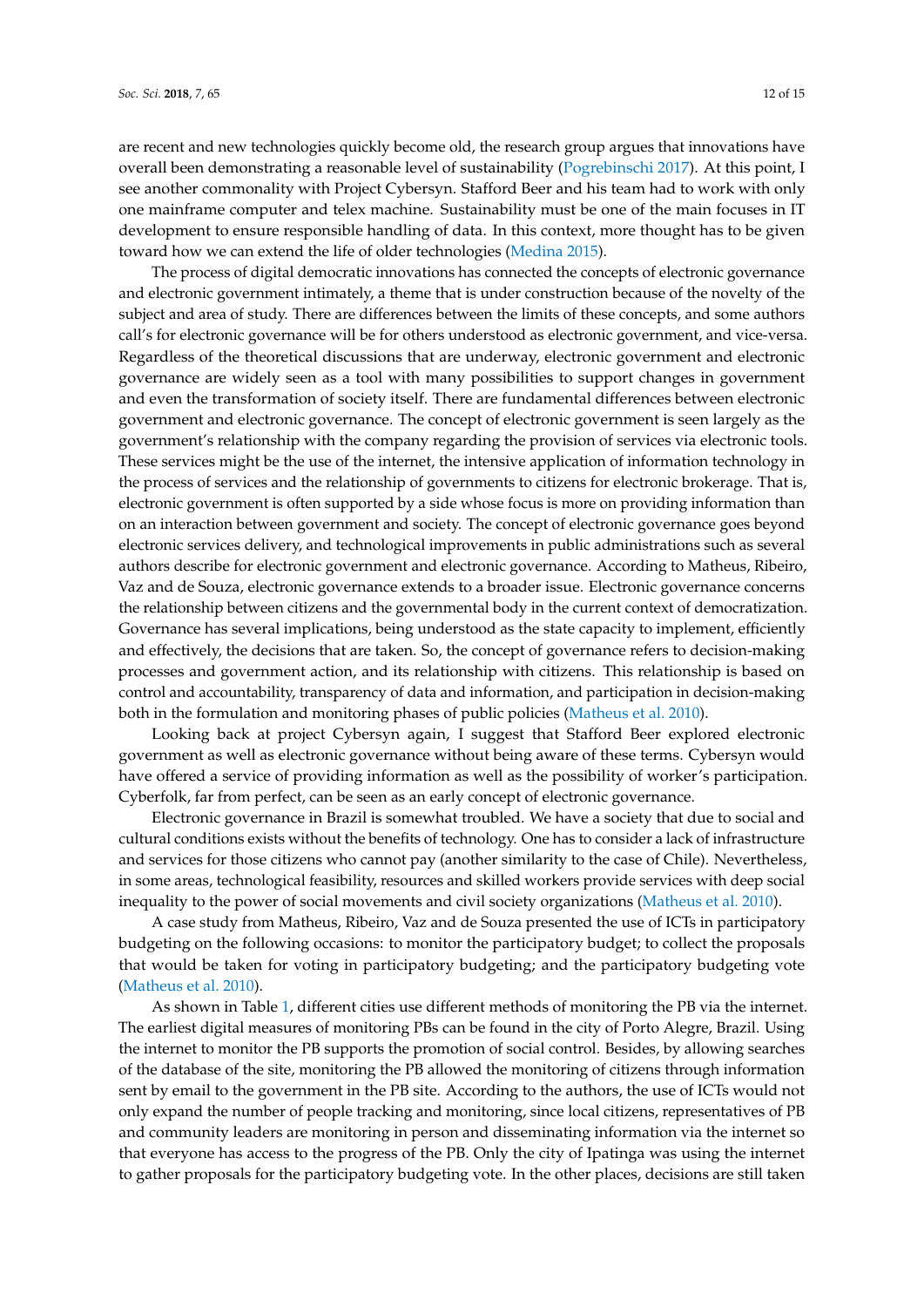by the popular assemblies (Porto Alegre, Recife, Bella Vista and Miraflores) or by the city hall (Belo Horizonte) [\(Matheus et al.](#page-14-3) [2010\)](#page-14-3).

The reactions of citizens to ICT are entirely different. In their analysis of the DPB experience in Belo Horizonte from 2014, Júlio Cesar Andrade de Abreu and José Antonio Gomes de Pinho conclude that democratic sentiments and the meaning of e-participation ranged from large impulses of democratic hope up to disbelief in digital participation. The authors analyzed three episodes from 2006, 2006 and 2011 of DPB in Belo Horizonte. During this period, messages and manifestations of the citizens who were participating were collected [\(De Abreu and de Pinho](#page-13-9) [2014\)](#page-13-9).

This case study supports my last hypothesis: in an SES, groupware, cloud, or technical development can support democratic participation if it is seen as a socio-technological complex. Nevertheless, it also may be abused. Even more than Project Cybersyn, the PB and DPB and their relationship in political participation show the complex pattern of political activism by people formed by face-to-face assemblies, written papers, demonstrations, bureaucracy and technology. Taking a look at the data collected in the different forms of digital participatory budget, the importance of responsible handling of data has to be highlighted again. The datasets regarding PB might be "big", but contain less random data. Monitoring PB, even online voting, does not need data from fitness trackers of the participants nor their Twitter feeds. Democratic participation might be strengthened by technology, but never by Big Data in the sense of collecting everything possible.

<span id="page-12-0"></span>

| <b>Cases of Digital</b><br>Participatory<br><b>Budgeting</b> | Practice                                                    | Implication                                           | <b>Cities</b>  | Experience                                                                       |
|--------------------------------------------------------------|-------------------------------------------------------------|-------------------------------------------------------|----------------|----------------------------------------------------------------------------------|
| Monitoring of<br>participatory budget<br>(PB)                | Municipality use the<br>internet to provide<br>information  | Social control<br>transparency                        | Porto Alegre   | The experience<br>started in 1995                                                |
| Collection demands on<br>internet                            | People can indicate<br>priorities of PB via the<br>Internet | The motivation of<br>people to<br>participate         | Ipatinga       | The experience<br>started in 2001                                                |
| Online voting I                                              | Online voting is part of<br>traditional PB                  | Improvement of<br>different kinds of<br>participation | Recife         | Since 2007 people<br>have been able to<br>vote by internet for<br>traditional PB |
| Online voting II                                             | The online process is<br>separated from<br>traditional PB   | Improvement of<br>different kinds of<br>participation | Belo Horizonte | Around 25% of<br>participants have<br>voted by internet<br>since 2006            |

**Table 1.** Cases of digital participatory budgeting (DPB).

Adopted from [\(Matheus et al.](#page-14-3) [2010\)](#page-14-3).

#### **4. Conclusions**

Big Data, cloud computing and algorithmic regulation are not only forms of data collection or technological components. Discussions about technological developments should not be reduced to technology. It is not about single technological components; it is about the social, political, economic and technical. It is about the role of technology in the complex pattern of society. The SES theory might help in the interpretation of this complex pattern. Ecological systems are not only linked to social systems but socio-technological systems. Technology might be seen as a factor that can support or weaken the resilience of a socio-ecological system (SES) while it is influenced by other factors of the SES. Looking at the SES theory, it is important to keep in mind that society cannot be reduced to a management system. I suggest that fact as a critical point regarding SES theory as well as Beers thinking of management as a system.

Cybersyn serves as an historical example how algorithmic regulation can change in societies other than northern capitalistic states. Nevertheless, it had limitations. Planned to support companies and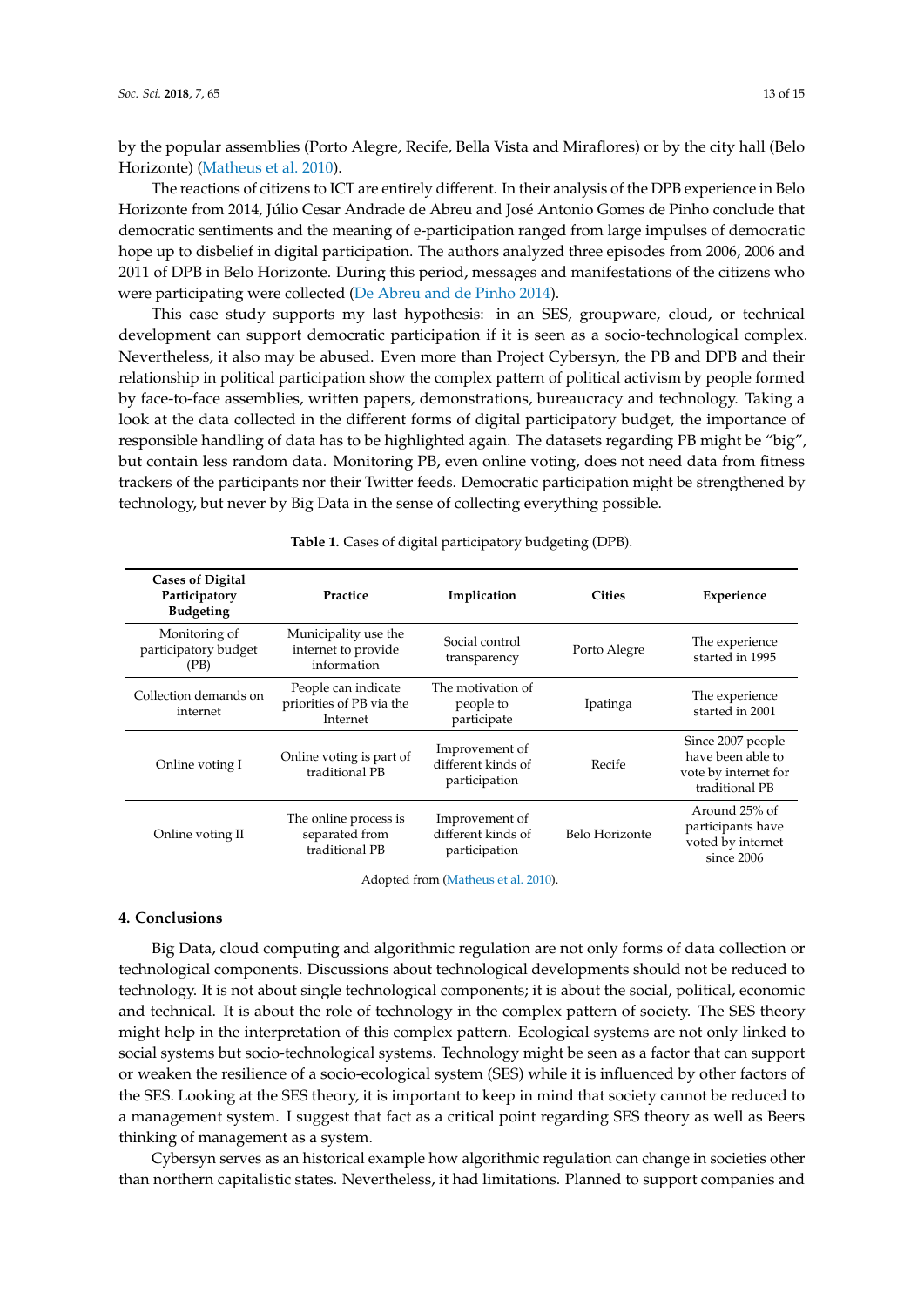workers' participation, it may have disempowered workers by coding their knowledge in software used by the central state [\(Medina](#page-14-2) [2015\)](#page-14-2). Looking at Cyberfolk, which was never realized, there are even more contradictions. It is easy to imagine how Cyberfolk could collect information from people regarding Big Data defined above. Cyberfolk also leaves out the most important components of political life and participation: communication, face-to-face meetings, and assemblies.

According to Judith Butler, assemblies of physical bodies have an expressive dimension which is not reducible to speech, since their physical presence affect the outcome of their gatherings. Butler links assembly with precarity by pointing out that a body suffering under conditions of precarity persists and resists, and that mobilization brings out this dual dimension of corporeal life, just as assemblies make visible and audible the bodies that require basic freedoms of movement and association. By enacting a form of radical solidarity in opposition to political and economic forces, a new sense of "the people" emerges that is interdependent, capable of grievances, precarious and persistent [\(Butler](#page-13-10) [2015\)](#page-13-10). No doubt technological inventions cannot replace face-to-face assemblies. No virtual space can replace real space. A system like Cyberfolk would have never managed the political life of Chileans. Nevertheless, information and communication technology can support citizen's movements. The case study of the PBs and DPB might serve as an example for the interconnection of assemblies and information and communication technologies. There is not a central system regulating PB. There are different technical measures in the PBs, resulting in different forms of participation that support the discussions and voting of the citizens. One might argue that technical equipment is not available for many people for economic reasons. It is important to keep in mind that a predominance of digital innovation in participation processes might force social division; this is the face of digital participation in capitalistic societies. Nevertheless, digital and technical support of face-to-face assemblies offers access to information and possibilities for participation for many people. Placed in a socio-technological system, technical innovation might be an important measure to support political activism and democratic participation.

**Conflicts of Interest:** The authors declare no conflict of interest.

#### **References**

<span id="page-13-3"></span>Beer, Stafford. 1972. *Brain of the Firm*. London: The Penguin Press.

- <span id="page-13-5"></span>Beer, Stafford. 1981. *Brain of the Firm*, 2nd ed. Chichester, New York, Brisbane and Toronto: John Wiley & Sons.
- <span id="page-13-4"></span>Beer, Stafford. 1984. The Viable System Model: Its Provenance, Development, Methodology and Pathology. *The Journal of the Operational Research Society* 35: 7–25. [\[CrossRef\]](http://dx.doi.org/10.1057/jors.1984.2)
- <span id="page-13-2"></span>Beer, Stafford. 1994. *Designing Freedom*. Chichester: Wiley.
- <span id="page-13-10"></span>Butler, Judith. 2015. *Notes toward a Performative Theory of Assembly*. Cambridge: Harvard University Press.
- <span id="page-13-7"></span>Cabannes, Yves. 2004. Participatory Budgeting: A Significant Contribution to Participatory Democracy. *Environment and Urbanization* 16: 27–46. [\[CrossRef\]](http://dx.doi.org/10.1177/095624780401600104)
- <span id="page-13-6"></span>Compagnon, Olivier. 2004. Popular Unity: Chile, 1970–1973. In *Encyclopedia of Labor History Worldwide*. St. James Press: Available online: <https://halshs.archives-ouvertes.fr/halshs-00133348> (accessed on 5 December 2017).
- <span id="page-13-9"></span>De Abreu, Júlio Cesar Andrade, and José Antonio Gomes de Pinho. 2014. Sentidos e significados da participação democrática através da Internet: Uma análise da experiência do Orçamento Participativo Digital. *Revista de Administração Pública* 48: 821–46. [\[CrossRef\]](http://dx.doi.org/10.1590/0034-76121707)
- <span id="page-13-1"></span>Elgendy, Nada, and Ahmed Elragal. 2014. Big Data Analytics: A Literature Review Paper. Paper presented at Advances in Data Mining. Applications and Theoretical Aspects: 14th Industrial Conference (ICDM 2014), St. Petersburg, Russia, July 16–20. Conference Paper in Lecture Notes in Computer Science August 2014. [\[CrossRef\]](http://dx.doi.org/10.1007/978-3-319-08976-8_16)
- <span id="page-13-0"></span>Espejo, Raul, and Alfonso Reyes. 2011. *Organizational Systems: Managing Complexity with the Viable System Model*. Berlin and Heidelberg: Springer Science & Business Media.
- <span id="page-13-8"></span>Fedozzi, Luciano. 2001. *Orçamento participativo. reflexoes sobre a experiencia de porto alegre*. Porto Alegre: Tomo Editorial.